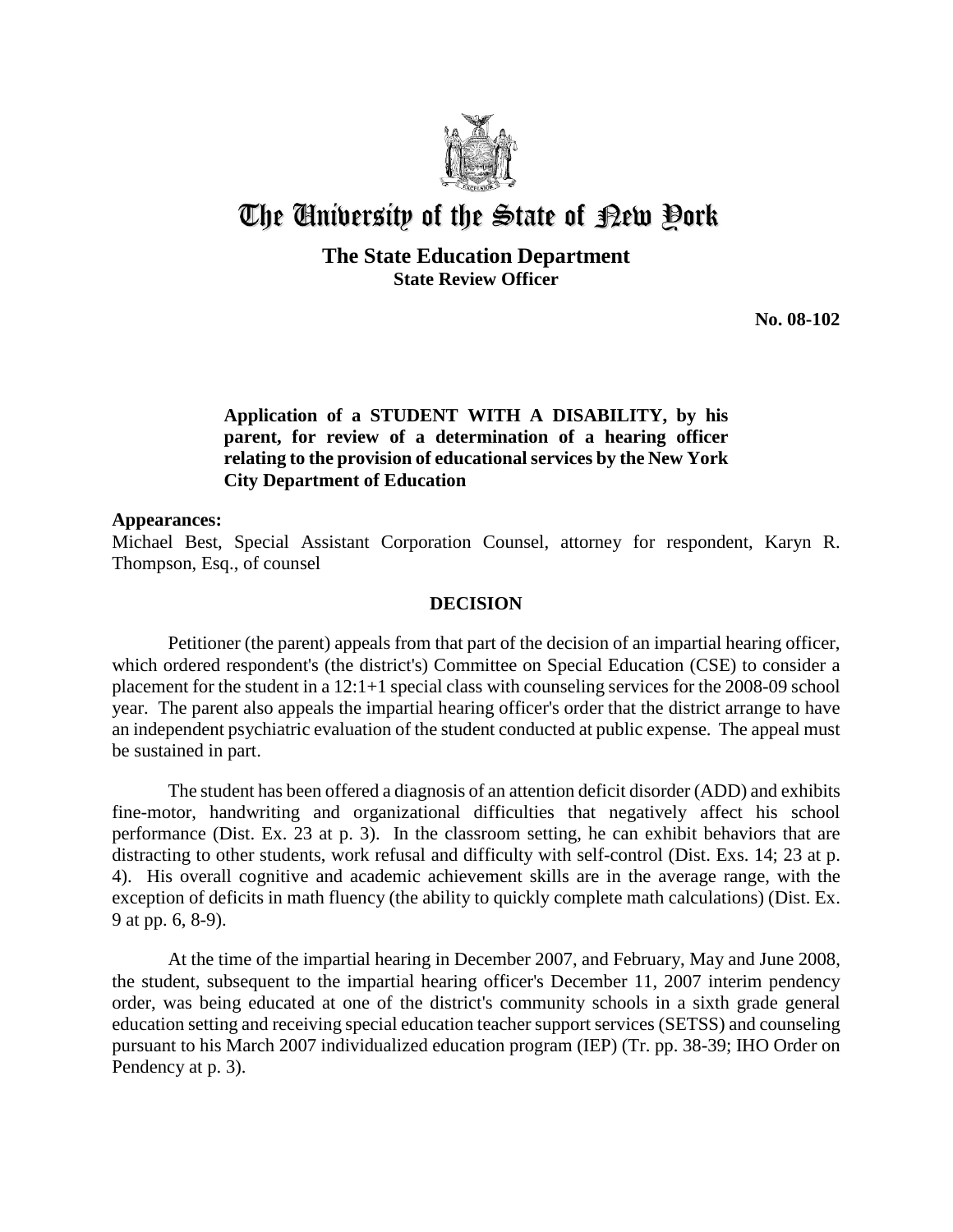The student's eligibility for special education services as a student with an other health impairment (OHI) was not in dispute at the outset of this proceeding (see 34 C.F.R. § 300.8[c][9]; 8 NYCRR 200.1[zz][10]). On June 11, 2008, the CSE convened and changed the student's classification from OHI to a student with an emotional disturbance (ED) (Dist. Ex. 23 at p. 1; see 34 C.F.R. § 300.8[c][4]; 8 NYCRR 200.1[zz][4]). On the final date of the impartial hearing, the parent objected to the change in the student's classification in her closing statement (Tr. p. 480). The June 11, 2008 IEP was annulled by the impartial hearing officer in this matter and that determination has not been appealed.

From kindergarten through the beginning of fifth grade, the student attended a private parochial school (Dist. Exs. 4 at p. 1; 9 at pp.  $1-3$ ).<sup>1</sup> While in the first and second grades, the student received grades in the "B" to "A" range (Dist. Ex. 9 at p. 2). In second grade, the student exhibited behavioral difficulties, described in the hearing record as problems with "self-control," completing assignments, focus, attention and following rules (id.). By report, in January 2004, an occupational therapist conducted an occupational therapy (OT) evaluation of the student, which revealed decreased muscle strength and fine-motor weakness that affected the student's proprioceptive processing, visual-motor and gross and fine-motor skills, for which he received OT services (id. at pp. 3-4). In third grade, during the 2004-05 school year, the student's grades were generally in the "B" range, although it was reported that his behavior became more of a concern (id. at p. 2). The student required a great deal of supervision and guidance to complete in-class assignments and was also provided with classroom accommodations (id.). In February 2005, a neurologist evaluated the student and offered a diagnosis of ADD with associated visual-motor perceptual difficulties (id. at p. 3). A neurological assessment was conducted by a developmental/behavioral pediatrician who offered the student a diagnosis of apraxia (id.).

During the 2005-06 school year while in fourth grade, the student's academic grades ranged from "C" to "A" and his behavior became more of a concern (Dist. Ex. 9 at p. 2). The student's effort and conduct grades ranged from "F" to "C minus" (id.). Although the student's performance on fourth grade standardized tests was at or above learning standards, he refused to complete work in school (id. at pp. 2-3). In spring of the student's fourth grade year, the student's private parochial school informed the parent that, although the student would be promoted to the fifth grade, the student's effort would be monitored closely to determine if he could remain at that parochial school (id. at p. 3). The student began the fifth grade during the 2006-07 school year at the same private parochial school (id.). An October 2006 progress report stated that the student did not complete in-class tests and his class work completion in all classes was unsatisfactory (id.).

In early November 2006, the student was removed from the private parochial school by his mother and placed at a second private school to continue his fifth grade year (Tr. p. 220; Dist. Ex. 9 at p. 3). While at this private school, the student was placed in a classroom of 15 students, but did not respond to teachers' questions and, at times, went under his desk (Tr. pp. 237-38). The principal of the private school indicated that the school did not have the resources to assist the student and, after one week, she asked the parent to withdraw the student from the private school, and the parent agreed (Tr. pp. 238-39).

<sup>&</sup>lt;sup>1</sup> This timeframe represents the school years of 2001-02 through November 2006.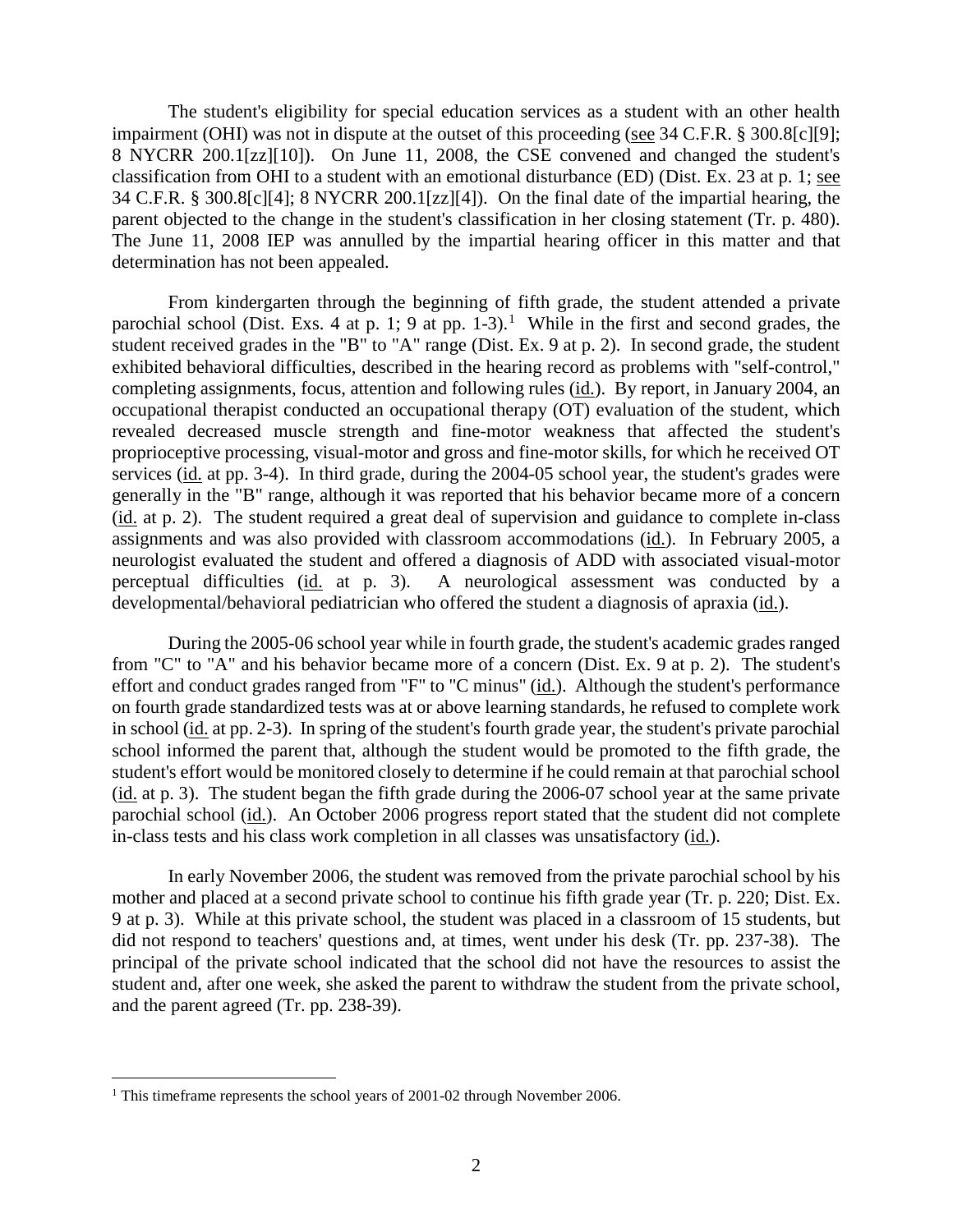In November 2006, after removing the student from the private school, the parent enrolled the student at the district's "neighborhood" community school (Tr. pp. 55-56; Dist. Ex. 9 at p. 3). 2 The student was reportedly "overwhelmed" by the public school environment, namely the size and makeup of the classes, as well as the demands of the class and was unable to "sustain" himself in the classroom (Dist. Ex. 9 at p. 3). The student received in-school suspensions for episodes of leaving class and hiding in the school building (id.).

Also, in November 2006, at the parent's request, a district school psychologist conducted a psychoeducational evaluation of the student due to her concerns about the student's attention and OT needs (Dist. Ex. 4 at p. 1). The school psychologist administered the Wechsler Intelligence Scale for Children - Fourth Edition (WISC-IV), which yielded verbal comprehension and working memory scores in the average range, perceptual reasoning scores in the high average range, processing speed scores in the borderline range and a full scale IQ score in the average range of intellectual ability (id. at pp. 2, 4). The psychologist also administered the Woodcock-Johnson Tests of Academic Achievement (WJ-III ACH), which revealed at or above grade level reading and applied problem skills, and below grade level calculation and math fluency skills (id. at pp. 3- 4). The school psychologist indicated that the student's math scores were questionable because he refused to complete tasks in which he did not demonstrate mastery (id. at p. 3). The student's writing samples were characterized by immature handwriting, disorganization and rudimentary understanding of punctuation and sentence structure (id.).

Behaviorally, the school psychologist described the student as "oppositional in a passive aggressive manner," "highly manipulative" and "defiant" (Dist. Ex. 4 at pp. 1-2). The report described examples of the student's behavior, such as labeling himself "uncooperative" during tasks he refused to complete, and his refusal to comply with parental and examiner requests (id.). The school psychologist opined that the student was "overly empowered" and was observed to control his mother, who in turn, minimized his behavioral difficulties (id. at pp. 2-3). The report also indicated that the parent felt "sorry" for the student who had experienced recent losses in his life and that she made excuses for the student's unacceptable behavior (id. at p. 3). The school psychologist stated that the student exhibited emotional difficulties and his need for control superseded his motivation for academic success (id.). The school psychologist summarized that the student's oppositional and defiant behavior was "his major school difficulty" at the time (id.).

On March 8, 2007, the CSE convened to review the student's program (Dist. Ex. 2). Participants included the parent, the district representative, who was also the school psychologist, a district regular education teacher, the district social worker, an additional parent member, an "IEP teacher", $3$  the provider of the student's in-school counseling services and a guidance counselor (Tr. pp. 359, 361; Dist. Ex. 2 at p. 2). The March 2007 CSE considered, and the resultant IEP described, the results of the student's performance on the November 2006 psychoeducational evaluation (Dist. Ex. 2 at p. 3; see also Dist. Ex. 4). The March 2007 IEP stated that the student was "a youth who feels dependant, powerless and sad. He is overly empowered and his behavior is characterized by oppositionalism and defiance. He is manipulative toward adults, often

<sup>&</sup>lt;sup>2</sup> The parent's due process complaint notice refers to the proximity of the requested public school as "two blocks" away from [the parent's] house" and for ease of reference in this decision, the requested school where the student received pendency services will be referred to as the "neighborhood school" (Dist. Ex. 0).

<sup>&</sup>lt;sup>3</sup> The description of the role and credentials of the "IEP teacher" was not explained by the hearing record.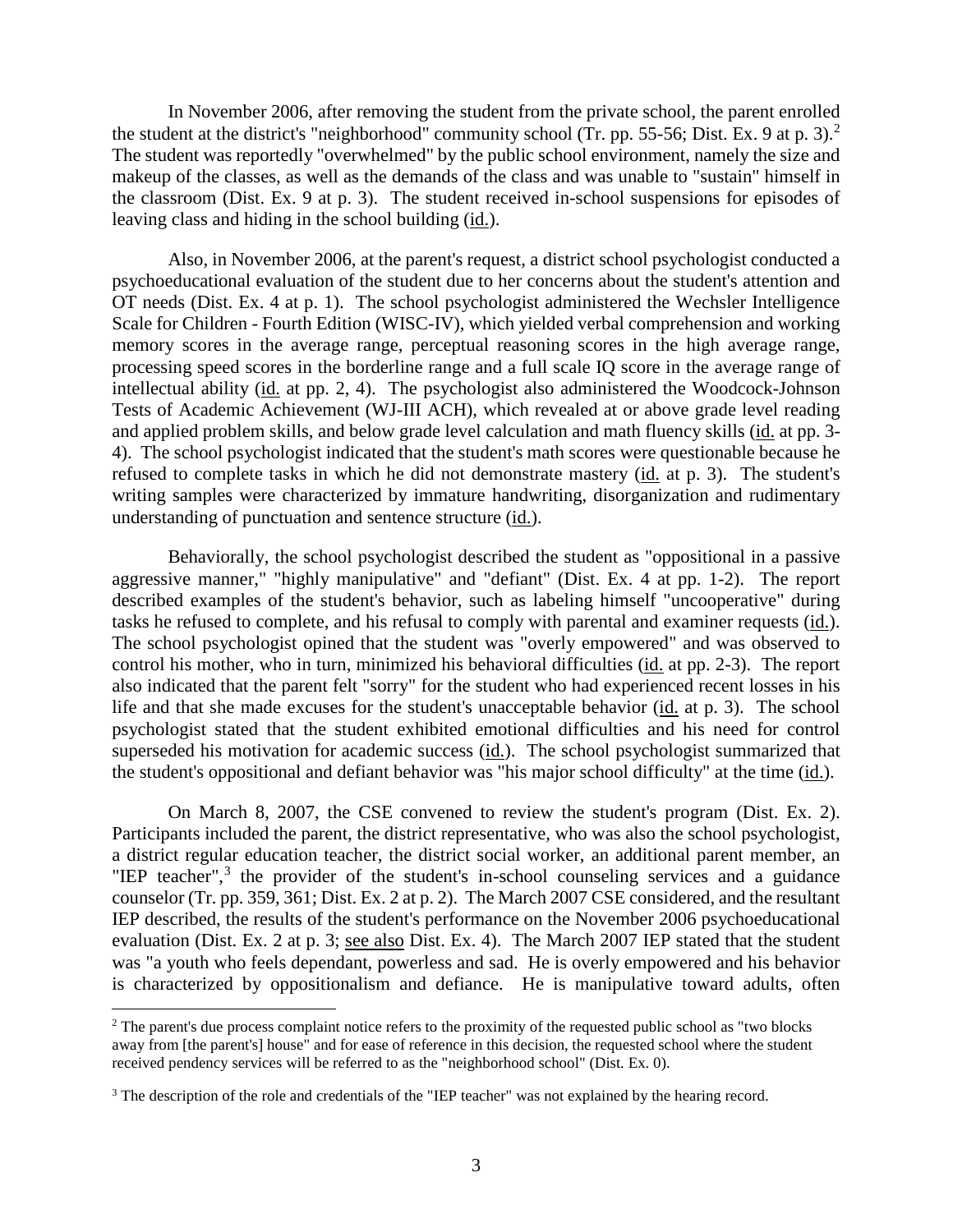successfully. He has suffered many losses in his life this year" (id. at p. 4). The March 2007 CSE determined that the student did not require a behavioral intervention plan (BIP) and that his behavior did not seriously interfere with instruction (id.).<sup>4</sup> The March 2007 CSE reported that the student was offered a diagnosis of apraxia and exhibited fine-motor deficits, for which he received private OT services (id. at p. 5). The March 2007 IEP also noted that the student was offered a diagnosis of ADD, for which he was administered medication (id. at p. 1). The March 2007 CSE determined that the student was eligible for special education services as a student with an OHI and developed annual goals to address his needs in the areas of reading, math and social skills and (id. at pp. 1, 6-7).

The March 2007 CSE recommended placement of the student in a general education program with various testing accommodations, assistive technology, five periods per week of 8:1 SETSS, and one 30-minute group counseling session per week (Dist. Ex. 2 at pp. 1, 10). The March 2007 CSE considered and rejected a general education placement without additional services for the student because the student "exhibits deficits in learning, is diagnosed with disgraphia and social deficits. He requires academic remediation and counseling" (id. at p. 9). The March 2007 CSE also considered a special class for the student, but determined it to be "too restrictive at this time" (id.).

On May 4, 2007, a psychologist observed the student in a classroom setting (Dist. Ex. 5). By observation, the student did not complete class work as requested by the teacher, despite indicating he would do so (id.). The student drew in his notebook instead of attending to and completing the class activity  $(id.)$ <sup>5</sup>

On May 25, 2007, a teacher report of the student's performance was completed (Dist. Ex. 10). The report indicated that the student did not appear to interact with peers on a regular basis and that his teacher often had to repeat a question before he would respond (id.). Although the student responded fairly well to positive verbal reinforcement in a small group setting, he had not demonstrated much progress since he began receiving SETSS in December 2006 (id.).

Over three dates in May 2007 and two dates in June 2007, the parent obtained a private neuropsychological evaluation of the student (Tr. pp. 68-69; Dist. Ex. 9). The evaluator administered the WISC-IV, which yielded verbal comprehension and perceptual reasoning scores in the high average range and working memory, processing speed and a full scale IQ score in the average range of cognitive ability (Dist. Ex. 9 at pp. 5-7). The evaluator also administered the WJ-III ACH, which yielded average to high average cluster standard scores in all areas assessed, including oral language and broad reading, math and written language skills (id. at pp. 7-9). The student's performance on the WJ-III ACH math fluency and writing fluency subtests were in the borderline range and low average range, respectively (id. at pp. 8-9). An assessment of the student's memory suggested to the evaluator that the student's verbal memory skills were in the average to high average range and that his visual memory skills were in the low average to average

 <sup>4</sup> The March 2007 IEP states that the student's behavior could be addressed by the special education classroom teacher; however, the CSE recommended a general education program with five periods of SETSS per week for the student (Dist. Ex. 2 at pp. 1, 4).

<sup>&</sup>lt;sup>5</sup> At a date not specified in the hearing record, the student was removed from the neighborhood school and was "home-schooled" (Dist. Ex. 9 at pp. 1, 3).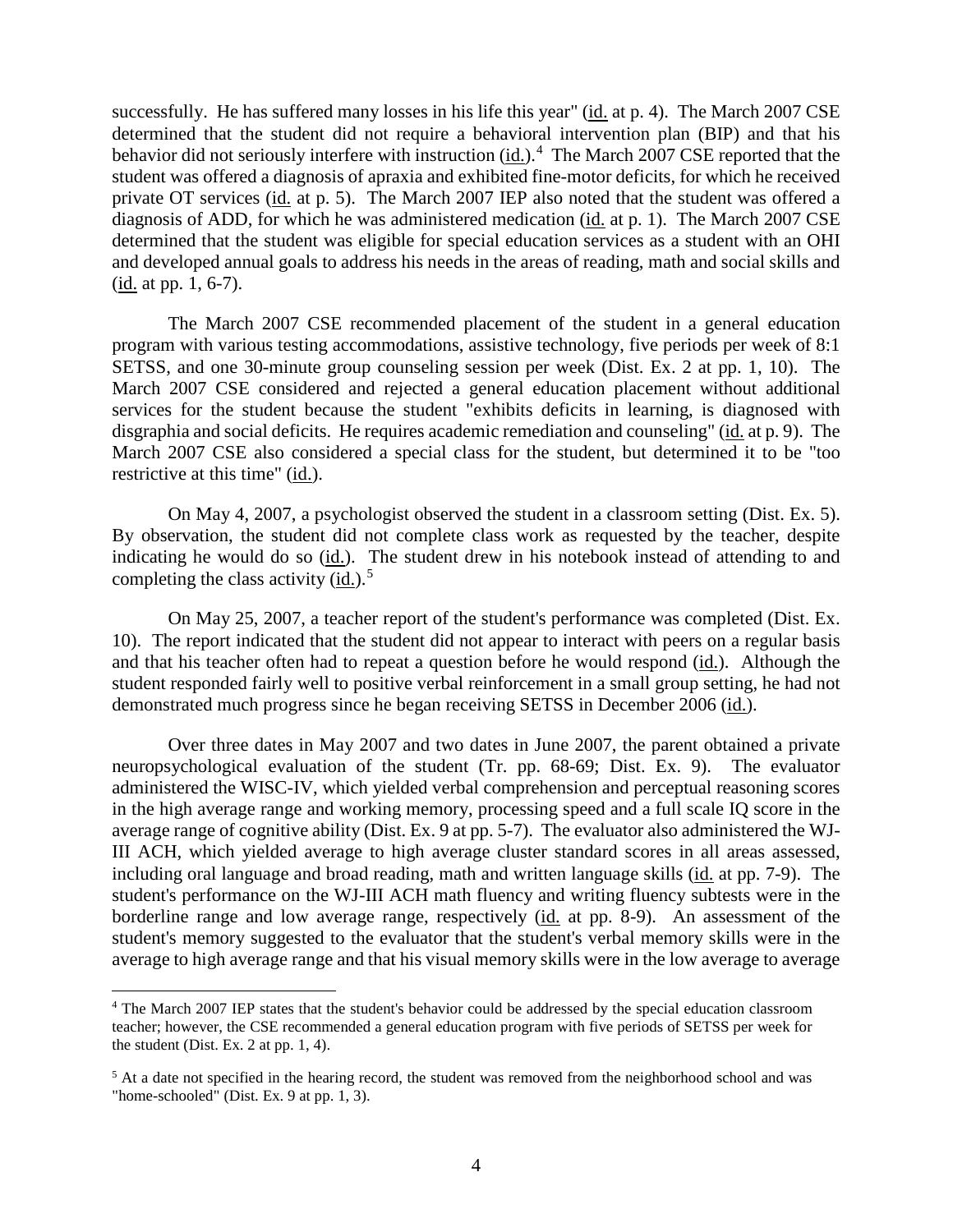range, both subject to attentional and effort variability (id. at pp. 9-10). The student's expressive language skills were described as "generally strong" and his phonological skills "solid," while his comprehension skills varied from low to high average depending on the task (id. at p. 11). The student exhibited difficulty with gross and fine-motor control, visuospatial processing, visuomotor integration and visual perceptual skills (id. at pp. 12-13).

The neuropsychological evaluation report indicated that the student participated in private psychotherapy (Dist. Ex. 9 at p. 2). The evaluator reported that after the student's initial resistance to completing test items and decreased effort observed on the first day of the evaluation, the student's participation and effort improved significantly on the second and subsequent days of testing (id. at p. 4). During latter testing sessions, the student demonstrated "considerable cooperation," "excellent effort and desire to perform well," "good persistence" and humor, which appeared to aid his ability to keep working over time (id.). At times, the student demonstrated limited frustration tolerance, which resulted in an inability to respond appropriately to "ordinary demands" (id. at pp. 4, 15). The evaluator characterized the student's presentation as "somewhat immature" in that he exhibited a lack of self-regulation, elevated energy, impulsivity and excessive attempts to control the environment (id. at p. 4). The evaluator also reported that the student exhibited hyperactivity in the form of excessive "fidgetiness" and the need to "move about" to sustain effort, which enabled the student to remain engaged in a task (id. at p. 13). Measures of the student's attention and executive functions and the parent's completion of a behavior rating scale revealed the student's difficulty with sustained attention, ongoing processing, distractibility and mental control, described as the ability to hold information in his head and work on it internally (id. at pp. 13-16). The evaluator noted that the severity and type of behavioral difficulty reported by the parent was far less than observed and reported by school personnel (id. at p. 16). The evaluator recommended continuing psychotherapy and behavior modification interventions to address the student's behaviors (id.).

On June 19, 2007, the CSE convened to develop an IEP for the student for the 2007-08 school year (Dist. Ex. 1). Participants included the parent, the district representative, who was also the school psychologist, a district regular education teacher, a district social worker, the student's counselor, an IEP teacher, a guidance counselor and two assistant principals (id. at p. 2). The resultant June 2007 IEP contained the results of the recent psychoeducational cognitive and academic assessment findings and teacher estimates of the student's reading and math abilities (id. at p. 3). The June 2007 IEP stated that the student's performance was dominated by what appeared at times to be "overwhelming anxiety" that caused him to be virtually unable to function in school (id. at p. 4).<sup>6</sup> The student often fled the classroom and completed little if any class work; appearing to be "emotionally shaken" by his recent personal life experiences (id.). When the student was relaxed, he was observed to have adequate insight and self-awareness (id.). He was further described as "bright" and a student who enjoyed playing and interacting with peers (id.). The June 2007 IEP indicated that the student's efforts to manipulate his mother had been observed and that she responded in "an overly protective manner" (id.). The June 2007 CSE determined that the student required a BIP but that his behavior did not seriously interfere with instruction and could be addressed by a special education classroom teacher (id. at pp. 4, 5). The student's BIP identified leaving the classroom and lack of class work completion as behaviors that interfered with his learning and provided strategy/support suggestions to attempt to change the behaviors (id. at p.

 <sup>6</sup> The June 2007 IEP states that the student had been diagnosed with "anxiety" (Dist. Ex. 1 at p. 6).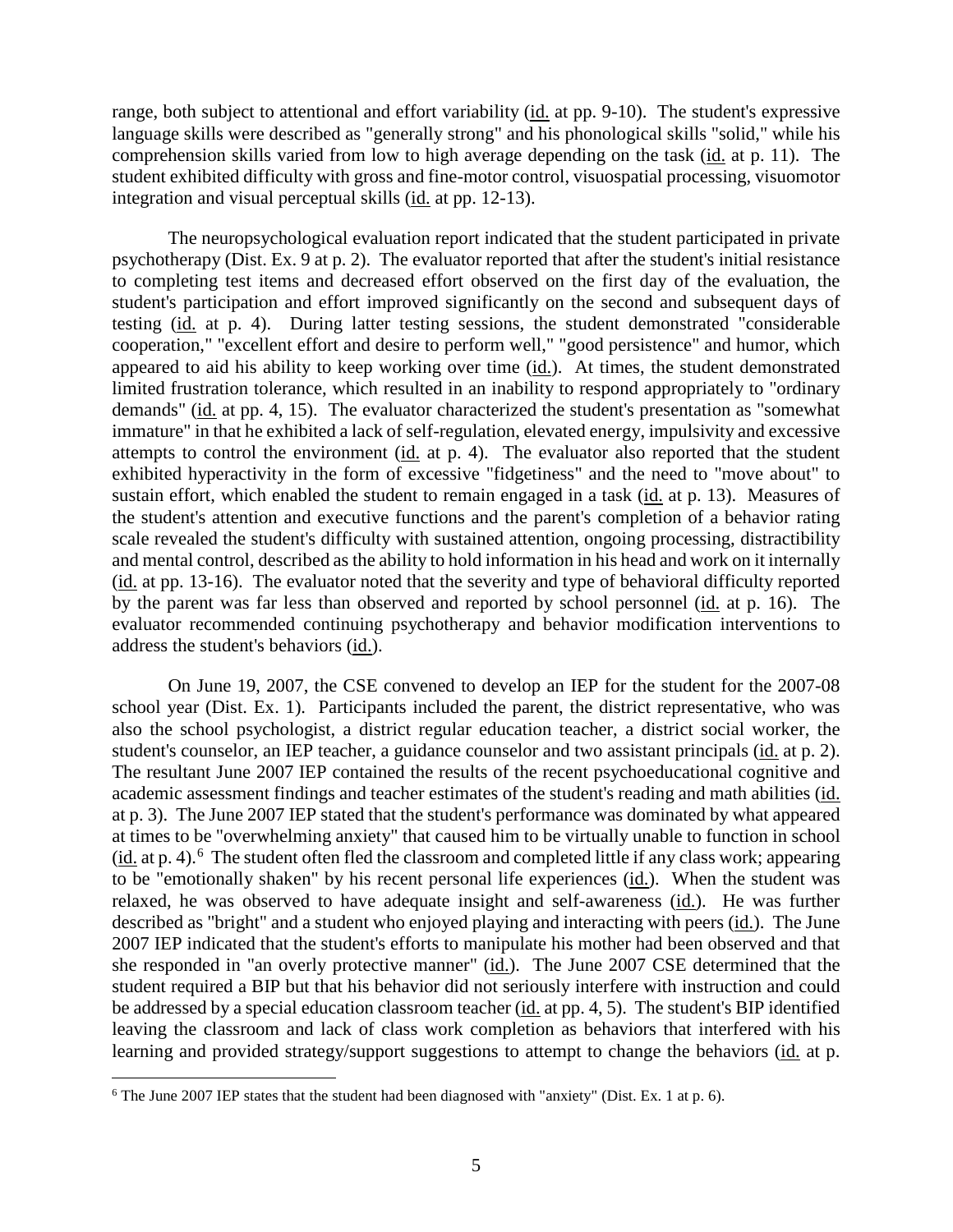12). The June 2007 CSE concluded that programs of general education, team teaching, SETSS and special class in a specialized school would not adequately meet the student's needs, and for the 2007-08 school year recommended placement of the student in a 12:1+1 special class, with one group counseling session and one individual counseling session per week, accommodations and assistive technology (id. at pp. 1, 10-11).

On August 20, 2007, the CSE reconvened to review the student's private neuropsychological evaluation report (Tr. p. 68; Dist. Ex. 3). Participants included the parent, the district representative, who was also the school psychologist, a district social worker, a special education teacher and an additional parent member (Dist. Ex. 3 at p. 2). The resultant August 2007 IEP reported the student's May/June 2007 WJ-III ACH test and cognitive assessment results (Dist. Exs. 3 at p. 3; 9). The August 2007 CSE changed the student's recommendation to a 13:1 collaborative team teaching (CTT) program and added the use of a portable word processor to facilitate written expression (Dist. Ex. 3 at pp. 1-3, 5). No changes were made to the student's counseling services or BIP (compare Dist. Ex. 1 at pp. 11-12, with Dist. Ex. 3 at pp. 10-11). Although the parent agreed to place the student in a CTT program, she rejected the location of the school that was offered to the student (Tr. pp. 476-77).

At the commencement of the 2007-08 school year, the parent placed the student in a third private school (Tr. p. 63). According to the principal of the neighborhood school, the parent removed the student from the third private school two months into the school year pursuant to the third private school's request (Tr. p. 70). The hearing record notes that the parent subsequently home-schooled the student until he was placed in a district program (Tr. pp. 73-74).

By "Authorization to Attend Special Education Program" dated November 2, 2007, the CSE offered the student a placement in a CTT class with related services at the neighborhood school (Dist. Ex. 18). By a Final Notice of Recommendation (FNR) dated November 7, 2007, the CSE offered the student a placement in a CTT class with related services at a different community school (Dist. Ex. 19). The principal of the neighborhood school stated that the district's "OSEPO" made a "mistake" when it offered the student a placement in his school (Tr. pp. 72-73).<sup>7</sup>

By letter dated November 14, 2007, the parent requested an impartial hearing and placement of the student in the sixth grade CTT class at the neighborhood school (Dist. Ex. 0). The parent rejected the CSE's second placement offer of November 7, 2007, requested pendency for the student at the neighborhood school and, if that was not possible, requested the implementation of home instruction until the issue was resolved (id.). Lastly, the parent asserted that the student was not receiving "a free and appropriate education" (id.).

<sup>&</sup>lt;sup>7</sup> It appears that the principal was referring to respondent's Office of Student Enrollment Planning and Operations (OSEPO).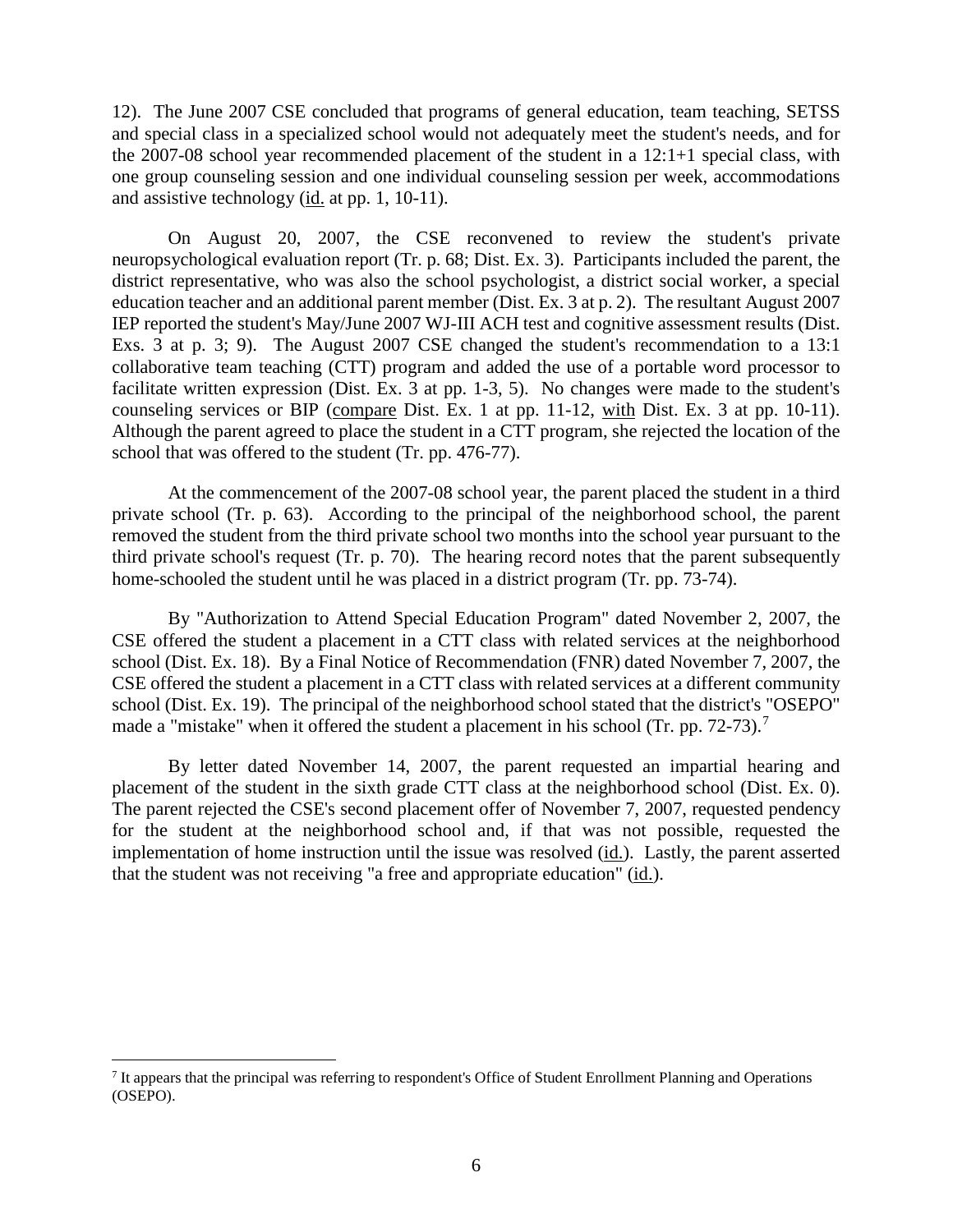The impartial hearing convened on December 5, 2007 and concluded on June 19, 2008, after four days of testimony (Tr. pp. 1, 12, 206, 417). $8$  On December 11, 2007, the impartial hearing officer issued an interim decision on pendency, which ordered the student to return to the neighborhood school and receive a general education program with SETSS and counseling services based upon the last agreed upon IEP of March 2007 (IHO Order on Pendency at pp. 2-3). On December 13, 2007, the district's school psychologist, social worker, IEP teacher and the parent met and developed the student's interim service plan (ISP), while awaiting the outcome of the impartial hearing (Dist. Ex. 20). The resultant December 2007 ISP recommended continuation of the student's general education program with SETSS and counseling services and added full-time 1:1 paraprofessional support (id. at pp. 1-2). In mid-December 2007, the student began attending the neighborhood school pursuant to the ISP (Tr. pp. 113, 117-18, 159, 361).<sup>9</sup>

At the impartial hearing, the parent presented documentary evidence and offered testimony of the student's private psychologist, who had met with the student for approximately six one-hour sessions (Tr. pp. 327, 337; Parent Ex. A). The district presented documentary evidence and offered testimony of the principal and two assistant principals from the neighborhood school, the principal from the community school offered by the November 7, 2007 FNR, two teachers from the neighborhood school, the student's paraprofessional, the principal and the student's teacher from the private parochial school, the principal of the second private school, a district psychologist, a guidance counselor, a social worker and a school psychologist (Tr. pp. 35, 113, 132, 157, 172, 189, 217, 236, 244, 270, 297, 327, 359, 397, 443; Dist. Exs. 0-23).

By interim decision dated March 24, 2008, the impartial hearing officer ordered, pursuant to the agreement of the parties, that the district conduct a functional behavioral assessment (FBA) and develop a BIP for the student (IHO Interim Order at p. 2). In March 2008, the district's staff conducted a series of interviews with the student, the parent and two of the student's teachers and also completed a "record review" to identify the student's "problematic behaviors" (Dist. Ex. 21).

<sup>&</sup>lt;sup>8</sup> The hearing record does not contain any documents, testimony, or other statements as to why it took approximately six months to complete the impartial hearing. Federal and State regulations require an impartial hearing officer to render a decision not later than 45 days after the expiration of the 30 day resolution period or the applicable adjusted time periods (34 C.F.R. § 300.515[a]; 8 NYCRR 200.5[j][5]), unless an extension has been granted at the request of either party (34 C.F.R. § 300.515[c]; 8 NYCRR 200.5[j][5][i]). Compliance with the federal and State 45-day requirement is mandatory (34 C.F.R. § 300.515[a]; 8 NYCRR 200.5[j][5]). Impartial hearing officers must also comply with State regulations requiring the careful granting and written documentation of any extensions of time and the reasons why extensions were granted, as well as the inclusion of such documentation as part of the hearing record on appeal (see  $8$  NYCRR 200.5[j][5][i]-[iv]). Although there is some indication in the hearing record that the parent requested an adjournment and it was granted (see Tr. pp. 3, 14, 209, 415; see also Dist. Ex. 0), there is no documentation in the hearing record or explanation in the impartial hearing officer's decisions regarding extensions that may have been granted and the reasons why they were granted. I encourage the impartial hearing officer to ensure that the impartial hearings, over which she presides, comply with federal and State regulations.

<sup>9</sup> Apparently the parent filed a "state complaint" pursuant to 8 NYCRR 200.5(l) pertaining to matters not directly raised as issues on appeal. By letter dated January 4, 2008, a regional associate from the Vocational and Educational Services for Individuals with Disabilities (VESID) of the New York State Education Department informed the parent of the status of her complaints against the district regarding the student's placement at the public school building of her choice and the development of his IEPs (see Dist. Exs. 7; 8; 12; 16; 17; Parent Ex. A). VESID sustained many of the parent's allegations and ordered that the district take remedial action (Parent Ex. A at pp. 2, 4, 6, 9, 10).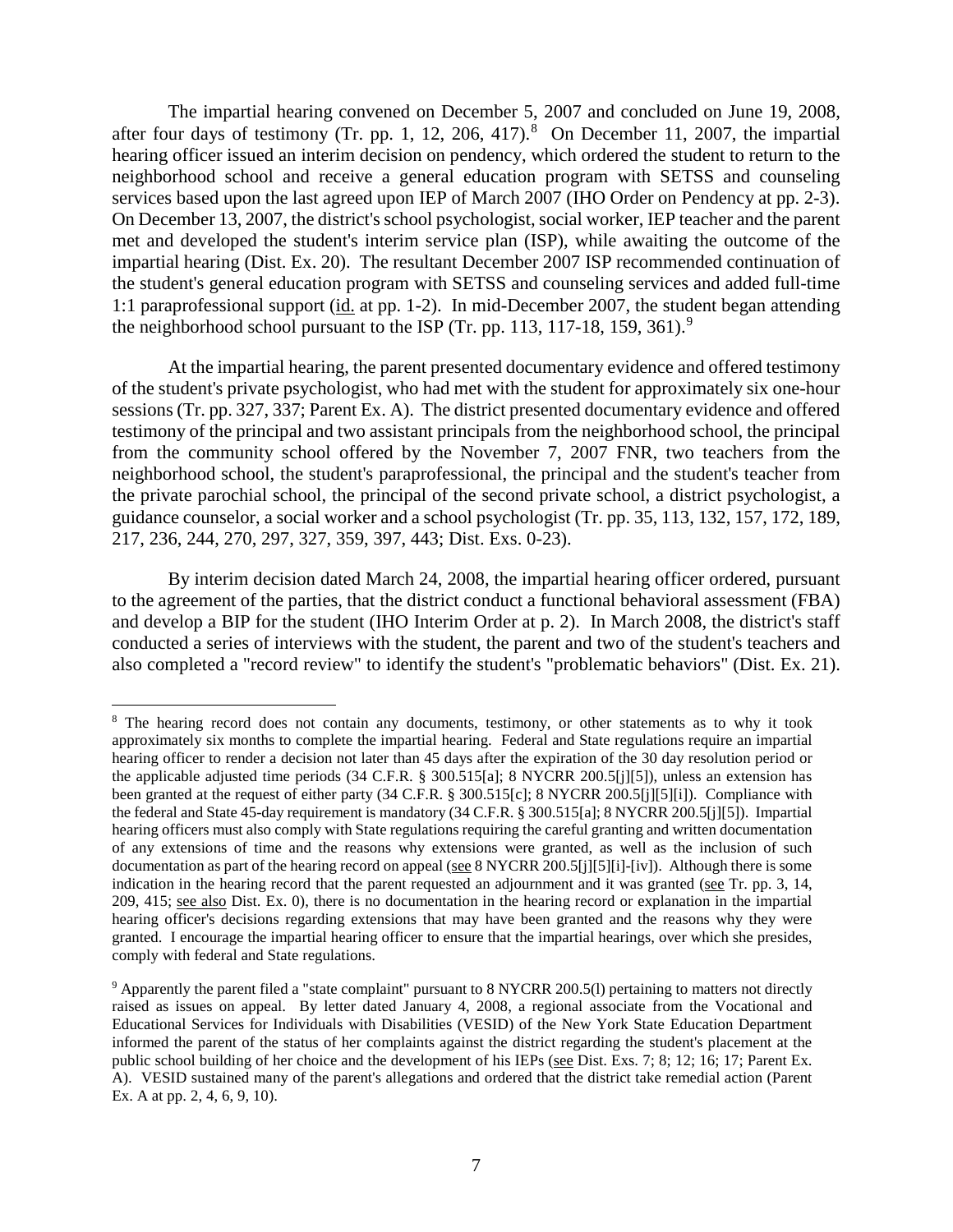The results suggested that apparent functions of the student's behaviors included attempts to leave the situation, decrease stimulation and anxiety and obtain negative teacher/peer attention, as well as, avoidance of task completion, compliance with requests and feelings of embarrassment (id. at p. 1).

On May 8, 2008, the district developed a BIP for the student (Dist. Ex. 22). Identified behaviors that interfered with the student's learning included his refusal to complete class work, unresponsiveness to his teachers and engagement in unusual, non-aggressive and disruptive behaviors in the classroom (id.). Identified strategies to be used to change the student's behavior included talking to the student in a calm manner, encouraging the student to respond, allowing extra response time, then ignoring the student if he remained unwilling to speak, taking the student out of the classroom for a break or providing him with a non-academic task (id.). Supports employed to help the student change his behavior included continuation of in-school counseling and paraprofessional services (id.). The hearing record suggests that on May 8, 2008 the "review team" met and agreed that a psychiatric evaluation of the student was "warranted" (Tr. p. 385). The parent did not attend the May 8, 2008 meeting due to an unexpected emergency (Tr. pp. 399- 400, 408).

On June 11, 2008, the CSE convened to develop the student's IEP for summer 2008 and the 2008-09 school year (Dist. Ex. 23). Participants included the parent, a district representative, three regular education teachers, a school psychologist, a district social worker, the student's grandfather, two special education teachers, an additional parent member, an IEP teacher and a counseling provider (id. at p. 2). The resultant June 2008 IEP offered the student testing accommodations, classroom modifications, a BIP, and annual goals and short-term objectives in the areas of social/emotional, written expression, math, study skills and OT (id. at pp. 3, 7-9, 12- 13). The June 2008 CSE determined that the student continued to exhibit social/emotional deficits, which interfered with his learning, despite receiving services and interventions (id. at p. 11). The June 2008 CSE reported that the student presented with "some behaviors" that caused his teachers to be concerned for his safety and the safety of others (id.). The June 2008 CSE changed the student's classification from a student with an OHI to a student with an ED and recommended for summer 2008, a 12:1+1 special class and related extended school year (ESY) services (id. at p. 1). For the 2008-09 school year, the June 2008 CSE recommended placement in a 12:1+1 special class in a community school, one group session of counseling per week, one individual session of OT per week and assistive technology (id. at pp. at 1, 12).

By decision dated August 5, 2008, the impartial hearing officer determined that due to her December 11, 2007 Order on Pendency, the neighborhood school was responsible for providing the student with a free appropriate public education (FAPE) (IHO Decision at p. 9). The impartial hearing officer found that the student was not making progress in his current general education setting with SETSS (id. at p. 10). Additionally, the student had "experienced" a CTT environment without the label and the benefit of instruction from a CTT teacher; however, the impartial hearing officer maintained that the student did "not derive[] educational benefit from the unofficial" CTT class (id.). The impartial hearing officer noted that despite being the least restrictive environment (LRE) on the continuum of special education placements, the CTT program was not appropriate for the student (id.). Further, the impartial hearing officer also found that the "impressive" program at a different community school was not appropriate for the student (id. at pp. 10-11). The impartial hearing officer noted, that other than the parent, the membership composition of the June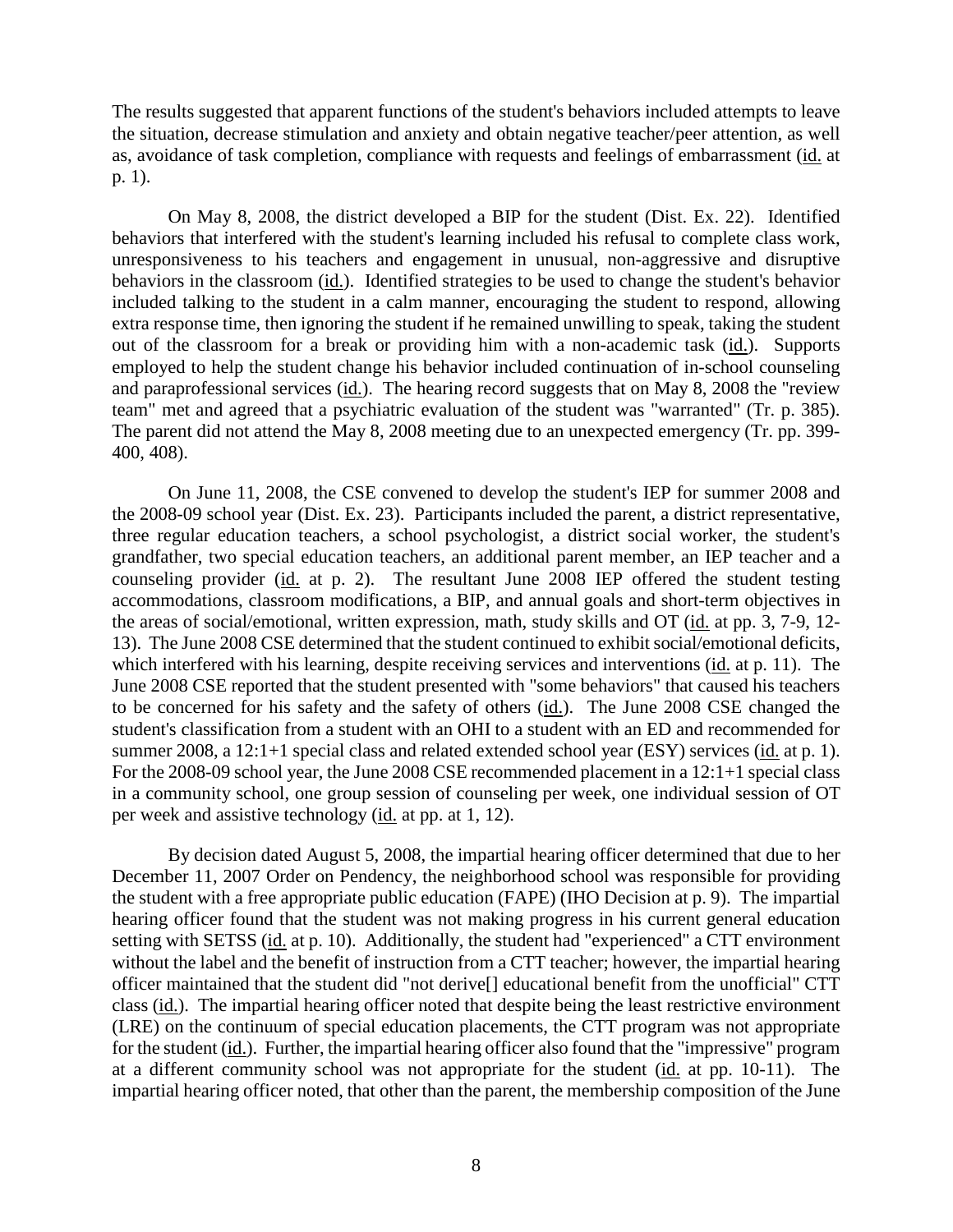11, 2007 and August 20, 2007 CSEs differed (id. at p. 11). The impartial hearing officer maintained that the August 20, 2007 IEP was not appropriate because the CSE did not adequately consider all of student's previous reports and evaluations and, thereby, did not recommend an appropriate placement  $(id)$ . Additionally, based upon testimonial and evidentiary evidence, the impartial hearing officer determined that the student was entitled to receive OT services and that the BIP should include specific strategies to assist the student in controlling behaviors that interfered with academic success (id.). Lastly, the impartial hearing officer annulled the June 11, 2008 IEP because she found that the change of the student's classification from OHI to ED was improper without first conducting a psychiatric evaluation and demonstrating the appropriateness of the ED classification (id. at pp. 11-12). Accordingly, the impartial hearing officer ordered that the matter be remanded back to the CSE to consider placement of the student at the neighborhood school in a small structured 12:1+1 class with counseling, to refine the BIP, to order OT and to schedule an independent psychiatric evaluation at public expense (id. at p. 12).

The parent appeals from that part of the decision of the impartial hearing officer, which ordered the CSE to consider a placement for the student in a 12:1+1 special class with counseling services. The parent also appeals the impartial hearing officer's order that the district arrange for an independent psychiatric evaluation of the student at public expense.<sup>10</sup> As relief, the parent requests that the student remain at the neighborhood school. Additionally, the parent requests that the student's classification remain as OHI and that he be placed in a general education program with SETSS and paraprofessional services. Lastly, the parent requests OT and revision of the FBA and BIP.

In its answer, the district maintains that the petition is procedurally and substantively improper and that the student's pendency placement should be a  $12:1+1$  program. The district makes numerous legal arguments regarding the student's pendency placement and various arguments about the impartial hearing officer's determinations with respect to the student's June 2007 and June 2008 IEPs, which were not the subject of the parent's November 14, 2007 due process complaint notice.<sup>11</sup> As relief, the district requests that the parent's appeal be dismissed in its entirety; however, the district does not assert a cross-appeal.

The parent filed a reply to the district's answer requesting that a State Review Officer obtain educational records regarding the student from the New York State Department of Education, VESID and Special Education Quality Assurance. The parent also attached exhibits for a State Review Officer's consideration. Pursuant to State regulations, a reply is limited to any procedural defense interposed by a respondent or to any additional documentary evidence served with the answer (8 NYCRR 279.6). In this case, the parent's reply does not respond either to procedural defenses interposed by the district or address additional documentary evidence served with the answer, therefore, I will not consider it (Application of a Student Suspected of Having a Disability, Appeal No. 08-002; Application of a Child with a Disability, Appeal No. 06-046; Application of a Child with a Disability, Appeal No. 04-064; Application of a Child with a Disability, Appeal No. 02-009; Application of a Child with a Disability, Appeal No. 98-37). Additionally, a reply may

<sup>&</sup>lt;sup>10</sup> The parent does not appeal the portion of the impartial hearing officer's order that the CSE consider placement of the student at the neighborhood school.

<sup>&</sup>lt;sup>11</sup> The impartial hearing officer's December 11, 2007 pendency decision has not been appealed by the district.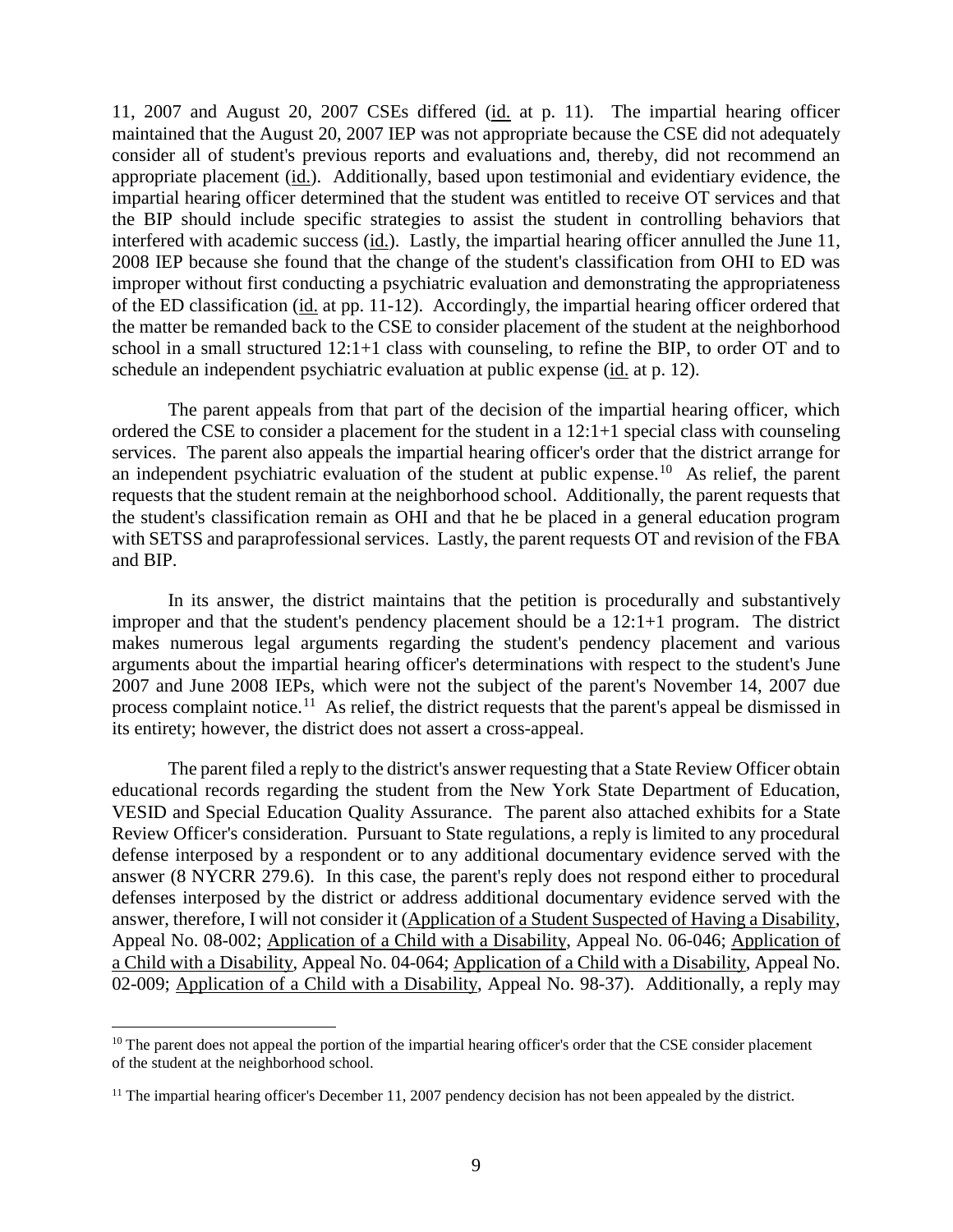not be used to generally respond to each of the allegations made in the answer, as the parent has attempted to do (Application of a Child with a Disability, Appeal No. 05-100; Application of the Bd. of Educ., Appeal No. 05-023; Application of a Child with a Disability, Appeal No. 04-002).

At the outset, I will address the procedural matters arising on appeal. The district contends that the petition should be dismissed because it is procedurally defective, namely (1) the petition fails to include any references to the hearing record, in violation of 8 NYCRR 2179.8[b]; (2) the allegations in the petition are not set forth in numbered paragraphs, in violation of 8 NYCRR 279.8[a][3]; and (3) the parent improperly raised issues in the petition that were not raised in her due process complaint notice or at the impartial hearing. As to the first matter, State regulation directs that "[t]he petition, answer, reply and memorandum of law shall each reference the record on appeal, identifying the page number in the hearing decision and transcript, the exhibit number or letter and, if the exhibit consists of multiple pages, the exhibit page number" (8 NYCRR 279.8[b]; see Application of a Student with a Disability, Appeal No. 08-053; Application of a Student with a Disability, Appeal No. 08-022; Application of a Student with a Disability, Appeal No. 08-003 [dismissing a petition that inter alia did not reference the hearing record]). However, I decline to dismiss the petition on this ground. As to the second matter, although the district correctly states that the parent failed to number the allegations in her petition for review (see 8 NYCRR 279.8[a][3]), I decline to dismiss the petition on this ground (see Application of a Student with a Disability, Appeal No. 08-048; Application of a Child with a Disability, Appeal No. 07-099). I note that the parent is a pro se party in this appeal and caution the parent to comply with the regulations in the future.

A party requesting an impartial hearing may not raise issues at the impartial hearing that were not raised in its original due process complaint notice unless the other party agrees (20 U.S.C. § 1415[f][3][B]; 34 C.F.R. §§ 300.507[d][3][i], 300.511[d]; 8 NYCRR 200.5[j][1][ii]) or the original due process complaint notice is amended prior to the impartial hearing per permission given by an impartial hearing officer at least five days prior to the impartial hearing (20 U.S.C. § 1415[c][2][E][i][II]; 34 C.F.R. § 300.507[d][3][ii]; see Application of the Dep't of Educ., Appeal No. 08-037; Application of a Child with a Disability, Appeal No. 06-065; Application of a Child with a Disability, Appeal No. 06-139). Here, the parent's due process complaint notice requests placement of the student in a CTT class and her petition requests placement of the student in a general education program with SETSS and the support of a paraprofessional (Dist. Ex. 0; see Pet. at p. 8). The district asserts that the parent's request for the latter program was not raised by the parent in her due process complaint notice or at the impartial hearing (Answer ¶ 62). However, the impartial hearing officer did not issue an order placing the student in either a general education or CTT class, and therefore there was no placement order for the parent to appeal (IHO Decision at p. 12).

I now turn to the issue of the impartial hearing officer remanding the matter back to the CSE to consider a placement for the student in a small structured 12:1+1 class. Federal regulations require that school districts ensure that a continuum of alternative placements be available to meet the needs of students with disabilities for special education and related services (34 C.F.R. § 300.115; see 8 NYCRR 200.6). The continuum of alternative placement includes instruction in regular classes, special classes, special schools, home instruction, and instruction in hospitals and institutions; and the continuum makes provision for supplementary services (such as resource room or itinerant instruction) to be provided in conjunction with general class placement (34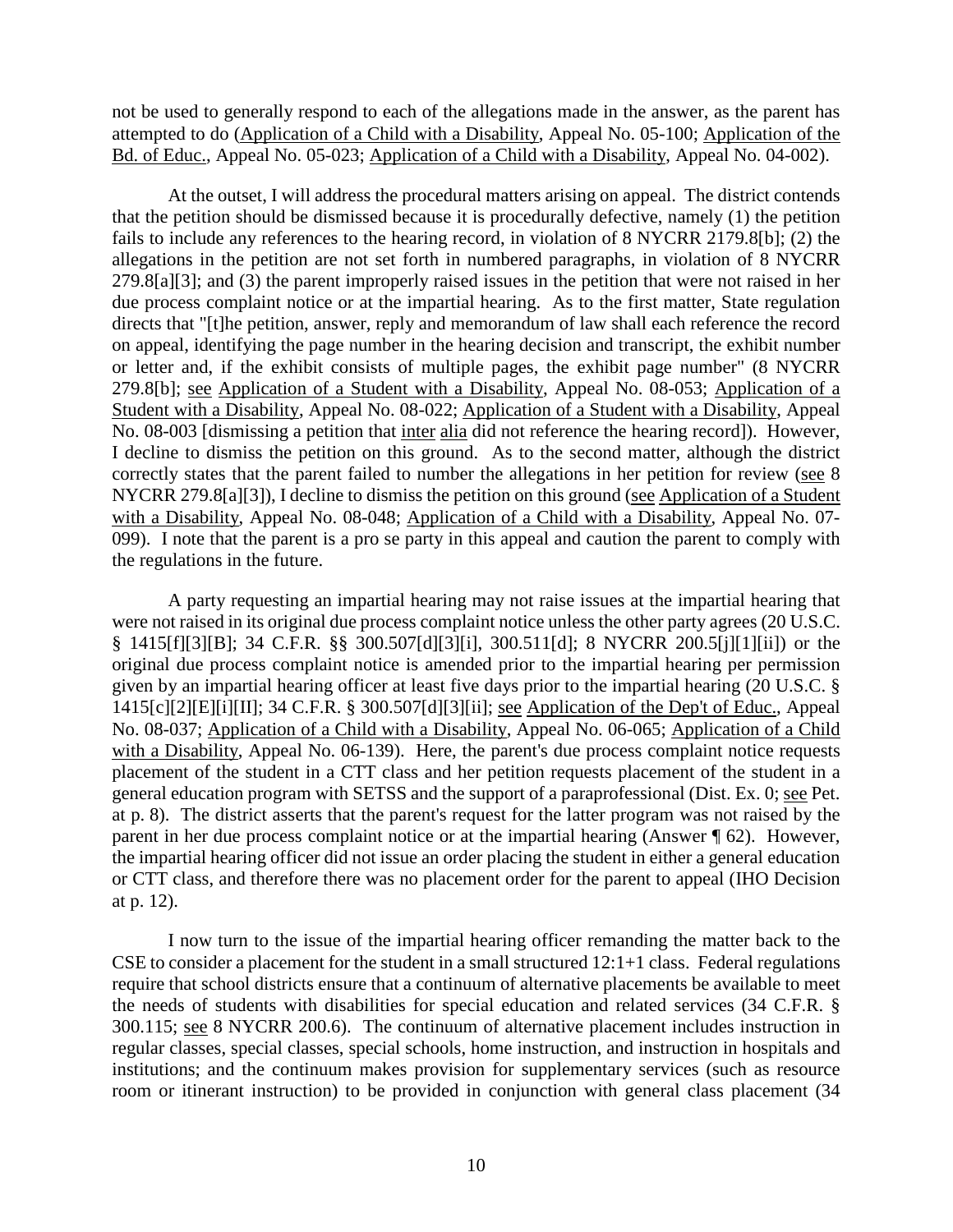C.F.R. § 300.115[b]). The impartial hearing officer determined, based upon testimonial evidence, that the student in his current placement of a general education setting (also termed by the impartial hearing officer as the "unofficial" CTT class) with SETSS and counseling was not making progress or succeeding (IHO Decision at p. 10).

The principal of the neighborhood school stated that the student "[was] doing poorly academically. He [was] doing poorly behaviorally. He hasn't been doing much work. He doesn't focus. He's been basically almost to the point where at times out of control" (Tr. p. 50). Additionally, the student was not passing his classes, typed curse words on his word processor directed toward other students and verbally threatened other students (Tr. p. 51). Essentially, the principal testified that the student was "not performing as a picture of a CTT child" (id.). The student's regular education teacher for homeroom, math and science testified that the student refused to do class work, copy notes, take out his books or respond to teacher requests or questions (Tr. p. 116). She further stated that "his behavior is very erratic," and cited talking to the classroom heater, as an example (id.). The student's regular education teacher for English and social studies asserted that the student was not cooperative, never on task, was always being reprimanded and did not socialize with other students (Tr. p. 141). The student also exhibited "strange behaviors" in her class, such as writing curse words directed toward others on his word processor, spontaneously lining up chairs in the middle of the classroom and punching his desk (Tr. p. 144). The English and social studies teacher further testified that the student needed a "small, nurturing setting" where his needs could be met (Tr. p. 150). An assistant principal of the neighborhood school testified that the student ran out of the classroom and hid for no reason (Tr. pp. 175-76). He maintained that a CTT class was not an appropriate setting for the student (Tr. p. 179).

The student's 1:1 paraprofessional testified that he has "never seen somebody in such dramatic need of intervention as [the student]" (Tr. p. 163). The school psychologist who prepared the November 13, 2006 psychoeducational report testified that the student's emotional problems interfered with the student's functioning and that she would recommend either a 12:1+1 class or a therapeutic environment for the student (Tr. pp. 248, 252-53). The principal of the private parochial school testified that the student refused to take tests or do class work, would not cooperate with teachers and was "becoming more and more difficult with the other students" (Tr. p. 221). The student's teacher from the private parochial school testified that the student needed a small class setting with the benefit of a special education teacher (Tr. p. 277). The district's social worker also testified that a small class setting would be academically, socially and emotionally beneficial to the student as the student was not "thriving in his present placement of a general education classroom setting with SETSS and counseling" (Tr. p. 365).

I need not modify the impartial hearing officer's decision to direct that a CSE reconvene and consider a particular placement on the continuum of services (see 8 NYCRR 200.6). I do note however, that a CSE is already required to consider the continuum of services when developing an IEP (see 8 NYCRR 200.6; see also 34 C.F.R. § 300.115) and that they are required to develop a program which provides special education in the LRE (8 NYCRR 200.6[a]; see U.S.C. § 1412[a][5][A]; 34 C.F.R. §§ 300.114[a][2][i], 300.116[a][2]; 8 NYCRR 200.1[cc]; see also P. v. Newington, 2008 WL 4509089 at \*6 [2d. Cir. Oct. 9, 2008]). Further, the hearing record demonstrates that despite the completion of an FBA and development of a BIP for the student, the June 2008 CSE concluded that he required a more restrictive placement due to his behavioral difficulties. However, this conclusion appears to be based in good part upon behavior that took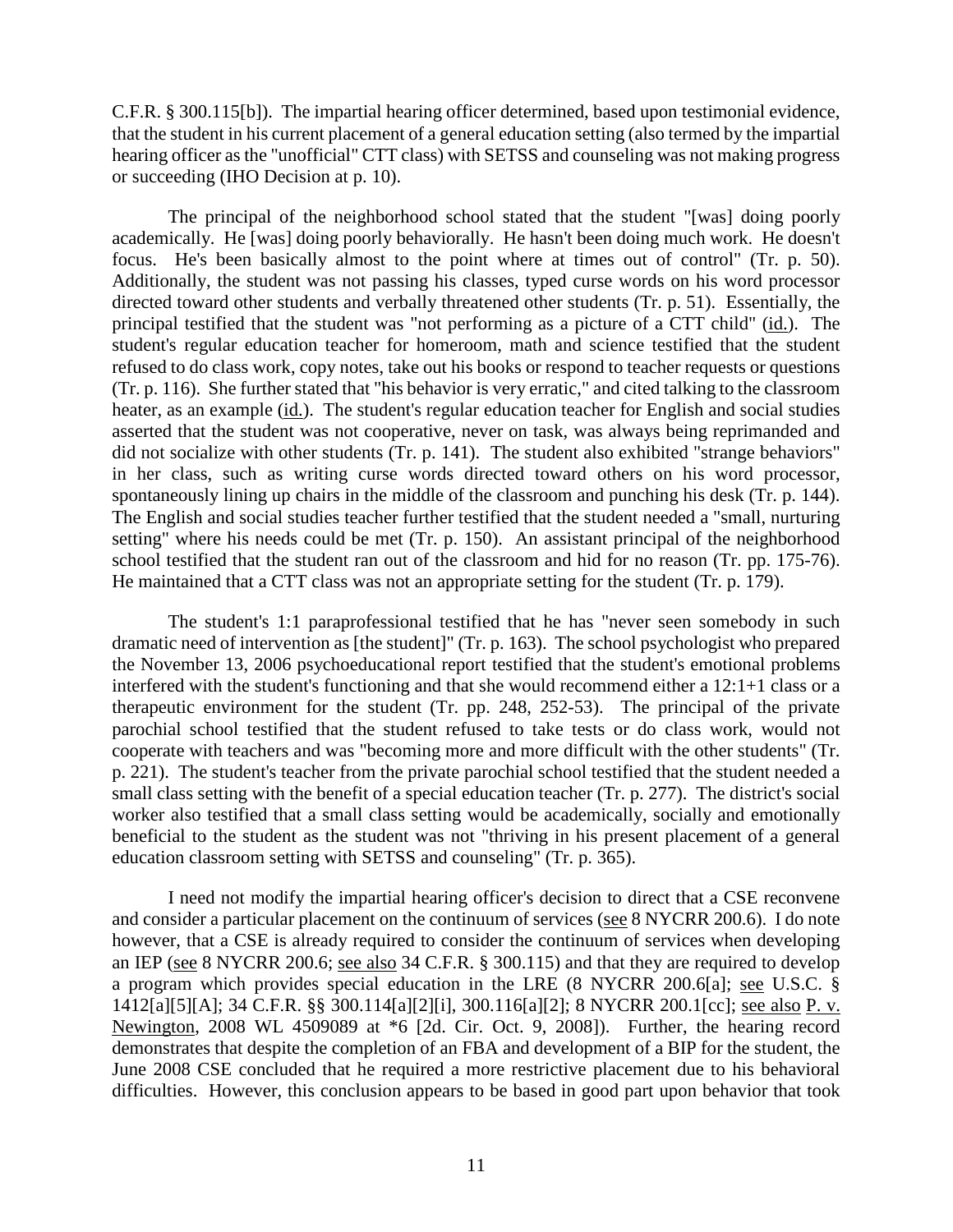place prior to the implementation of the BIP that resulted from the FBA. Upon reconvening, the CSE must consider anew the appropriateness of the program and placement that it recommends.

I turn next to the impartial hearing officer's decision to order an independent psychiatric evaluation at public expense for the student. The impartial hearing officer has the authority to order the CSE to conduct additional evaluations if warranted (see, e.g., Application of the Bd. of Educ., Appeal No. 04-076; Application of a Child with a Disability, Appeal No. 04-004 [affirming a series of evaluations ordered by an impartial hearing officer and remanding to the CSE]; Application of a Child with a Disability, Appeal No. 02-108 [affirming an impartial hearing officer's order for a psychiatric evaluation]; Application of the Bd. of Educ., Appeal No. 98-30 [affirming an impartial hearing officer's order for an assistive technology evaluation]; but see Application of a Child with a Disability, Appeal No. 94-27 [annulling an impartial hearing officer's order for a psychiatric evaluation]). Based upon testimonial and documentary evidence, the impartial hearing officer determined that the student's writings and drawings "raised a red flag" and that it was appropriate to order an independent psychiatric evaluation of the student at public expense (IHO Decision at p. 12).

The hearing record reflects that the student had experienced difficulty participating in the classroom several years prior to the 2007-08 school year (Tr. pp. 216-17, 220-23, 236-38, 241- 42). According to district staff from the neighborhood school, including the principal, two regular education teachers and the student's social worker, the student's difficulty participating in the general education classroom during the 2007-08 school year persisted (Tr. pp. 33-36, 50-53, 91, 116-18, 121-24, 133, 140-42, 362-66, 370). The hearing record reflects that the student's regular education teachers and 1:1 paraprofessional did not find the 1:1 paraprofessional support and SETSS enough to meet the student's needs (Tr. pp. 118, 149-50, 163). The private psychologist testified that during his individual sessions, the student did not exhibit the types of behaviors observed in the classroom, although the private psychologist acknowledged that he had never observed the student at school (Tr. pp. 327-29, 336, 340). Similarly, the social worker who provided the student's small group counseling services testified that during her sessions the student did not exhibit the same negative behaviors that he demonstrated in the classroom (Tr. pp. 362- 63). The hearing record does not provide an explanation for the discrepancy between the student's behaviors in 1:1 or small group settings and his behaviors in the classroom.

The testimony of district staff, including the student's 1:1 paraprofessional, regular education teacher, assistant principal and social worker, reflects that the student had become increasingly isolated from his peers (Tr. pp. 129, 162-63, 176-77, 403-05).<sup>12</sup> The district's social worker who participated at the May 2008 review meeting, testified that the team was concerned about the student's psychiatric functioning, namely the potential safety hazard to himself and others, due to his drawings and "certain things that he had said" (Tr. p. 398). She further testified that the student "definitely deteriorated" based upon information from the student's teachers during the 2007-08 school year (Tr. p. 402). That testimony, combined with testimonial and evidentiary accounts of the student's behavior, including talking to himself/inanimate objects, kicking lockers, an increasing number of verbal threats toward other students and drawings of violent images,

 $12$  I note that the student's fourth grade teacher from the private parochial school testified that at the end of the 2005-06 school year she was concerned that the student did not play with other students and she would have liked for him to be "evaluated" due to his lack of involvement with peers (Tr. pp. 271-73, 275, 278, 289).